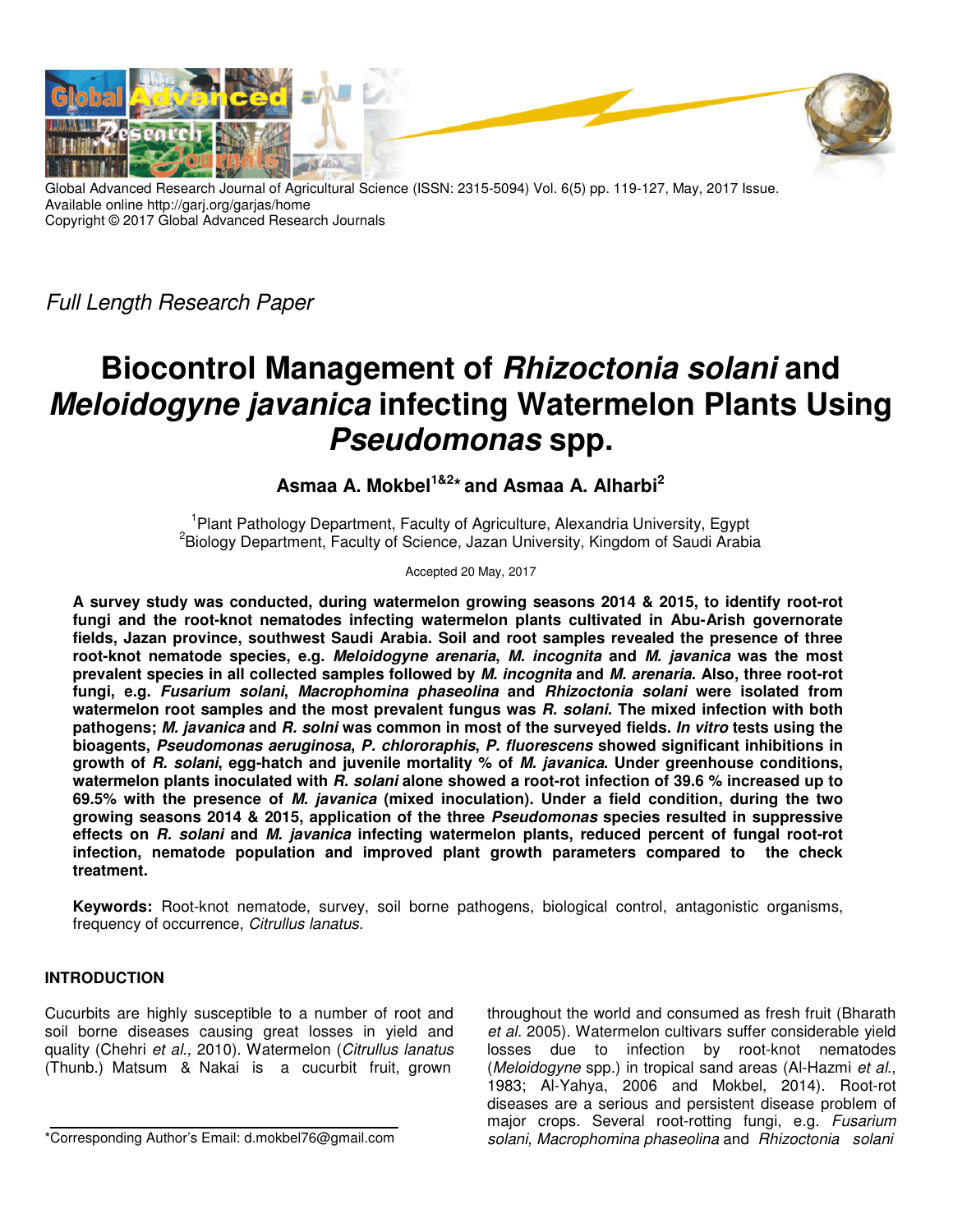attacked watermelon during different growth stages and resulted in considerable yield losses (Zhou and Everts, 2004). The association of root-knot nematodes, Meloidogune spp. with root-rot fungi produced great losses than the presence of either pathogen alone (Parveen et al., 1998). In Pakistan, Ghaffar (1995) stated that watermelon plants was found infected with both root-knot nematodes and root-rot fungi. There is a growing concern, both in developed and developing countries, about the use of hazard chemical pesticides for controlling plant disease pathogens because its residues accumulated in the soil particles and soil solution interferes with numerous biological activities (Chet, 1987 and Davis, 2007). Thus, the development of alternate control strategies and longterm integrated approaches is urgently needed in order to replace chemical treatments (Martin, 2003). Management of plant pathogens by using natural enemies is a promising method of control. Soil inoculation with bio-control agents reduced the percentage of infected plants and disease severity (Faheem et al., 2010). Antagonistic bacteria belonging to the Gram-negative bacterium; Pseudomonas have been widely used against phytopathogens attacking vegetable crops (Bent et al., 2008). Furthermore, the bacterial strains of P. chlororaphis, P. aeruginosa and P. fluorescens provide sufficient control of root-knot nematodes and root-rot disease on vegetable crops and enhance plant growth (Burr et al., 1978; Kaiser et al., 1989; Haas and Defago, 2005).

The present study was undertaken to (i) identify and determine frequency of occurrence of root-knot nematodes and root-rotting fungi attacking or associated with watermelon plants samples collected from different fields in Abu-Arish governorate, Jazan region, Saudi Arabia, (ii) determine the effectiveness of P. aeruginosa, P.  $chlororaphis$  and  $P.$  florescence against  $\tilde{M}$ . javanica compared with the synthetic nematicide Furadan® 10G under laboratory condition, (iii) evaluate the efficiency of the previous bioagents on linear growth of R. solani compared with the synthetic fungicide Rizolex-T under laboratory condition, (iv) estimate the influence of mixed inoculation with M. javanica and R. solani on watermelon plants under greenhouse condition, (v) evaluate the impact of P. aeruginosa, P. chlororaphis, P. florescence, Furadan® 10G and Rizolex-T on watermelon plants inoculated with both pathogens under field condition.

# **MATERIALS AND METHODS**

### **Survey Study:**

A survey study was carried out during the watermelon growing seasons of 2014 and 2015 to determine the frequency of occurrence of root-knot nematodes and rootrotting fungi infected or associated with watermelon plants cultivated in different fields in Abu-Arish governorate, Jazan region, Saudi Arabia. A total of 185 rhizosphere watermelon soil and root samples were collected and examined. Adult females of root-knot nematodes were isolated from the infected galled roots and identified to the species level using the perineal pattern technique (Taylor and Sasser, 1978).

Root-rot fungi isolation procedures were carried out according to the method described by Dhingra and Sinclair (1985) and Bridson (1995). The isolated fungi were purified using the hyphal tips technique and then subculture on slant plain agar medium and kept at  $4^{\circ}$ C. The isolated fungi were identified according to the cultural characteristics described by Barnett and Hunter (1972) and Nelson et al., (1982). The frequency of occurrence (FO) was calculated for each root-knot nematode species, isolated root-rotting fungi and for the mixed infection by both pathogens.

### **Nematode inoculum preparation:**

Females and egg-masses of M. javanica (Treub.) Chitwood were isolated from the infected watermelon roots. Culture of this nematode species was established from single eggmasses of adult females previously identified by the morphological characteristics of the female perineal patterns (Taylor and Sasser, 1978) and reared on eggplant cv. Long Purple in a greenhouse. The root-knot nematode eggs were extracted from the infected eggplant roots using sodium hypochlorite (NaOCl) solution as described by Hussey and Barker (1973).

### *Rhizoctonia solani* **inoculum preparation:**

Pure culture of R. solani isolated from the infected watermelon roots was prepared. Roots were tap washed free of soil, surface sterilized with 2% sodium hypochlorite solution for 2 min. Isolated fungus was maintained on Czapek's Dox agar medium in Petri plates at (27±5 °C) in order to mass-produce pure culture, then transferred to flasks containing sorghum seeds and incubated at  $(27\pm1\degree C)$ for 10 days.

### *Pseudomonas* **culture and inoculum preparation:**

The three tested bacterial bioagents, P. aeruginosa (Schroeter) Migula, P. chlororaphis Bergey, and P. florescence Migula were obtained from the culture collection of the Biology Department, Jazan University, Saudi Arabia. Each Pseudomonas species was cultured on conical flasks containing 500 ml of autoclaved King's 'B' broth medium. The flasks were incubated at 30±1 °C for 5 days, shaken two times a day, then a concentration of 3×10 6 (cells)/ml distilled water for each bioagent was prepared (King et al., 1954).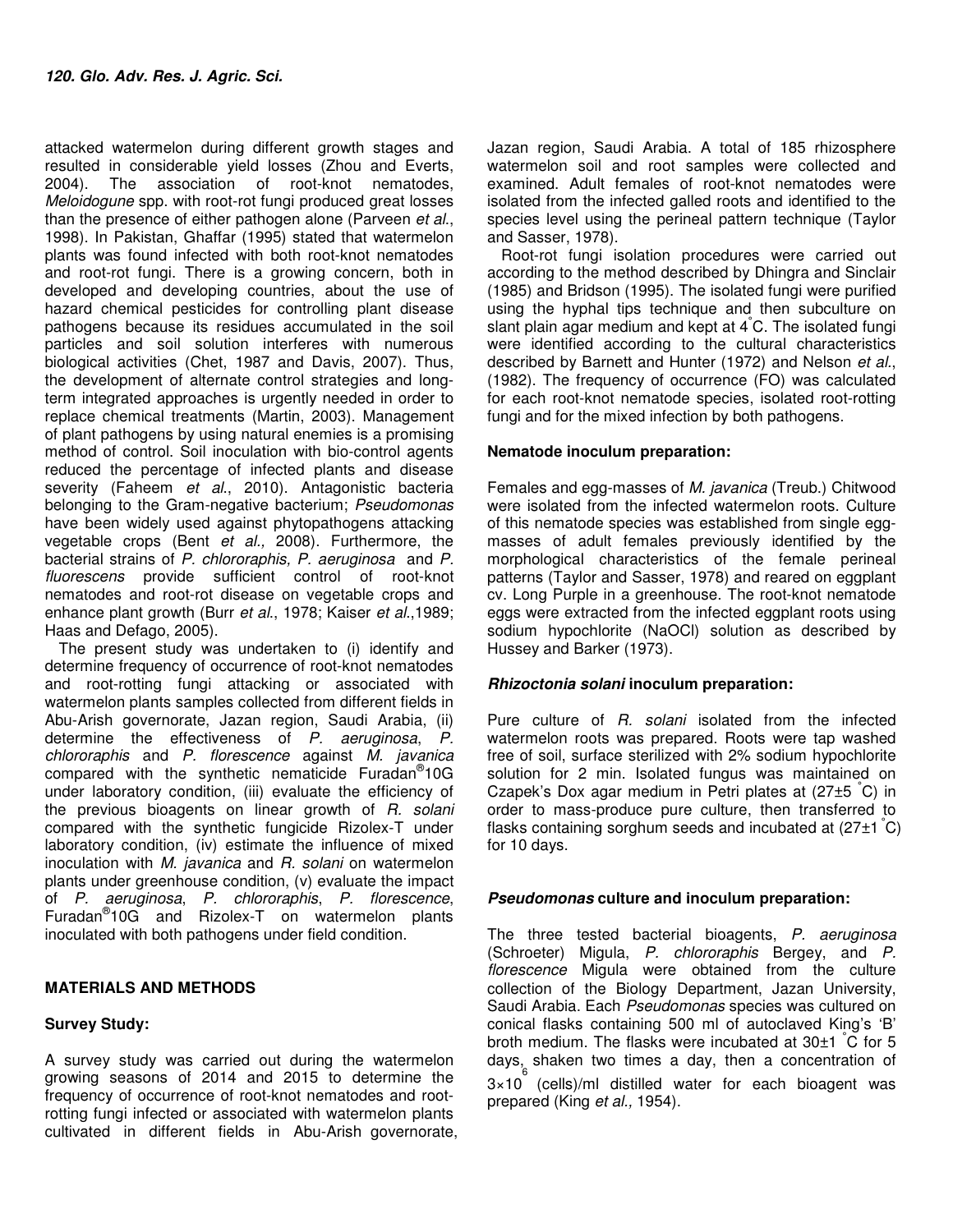### *Laboratory experiments***:**

### **Effect of** *Pseudomonas* **spp. and Furadan® 10G on** *M. javanica* **egg-hatch and J2 mortality:**

Treatments were done using 24-well tissue culture plates; each well received 2 ml of each treatment. A total of 150 M. javanica eggs or  $J_2$  was added in 50  $\mu$ l of distilled water/well. Two doses of  $3\times10^3$  and  $3\times10^6$  cells cells/ml distilled water were used for each Pseudomonas spp. and one dose of 0.25 g Furadan<sup>®</sup>10G /ml distilled water (2 ml/well) were used to study their effects on egg-hatch and  $J_2$  mortality. Also, 150 eggs or  $J_2$  of M. javanica were added in sterile distilled water to serve as a check treatment. Treatments were maintained at 27±2 °C in an incubator. Each treatment was replicated ten times. After 24 h of incubation in different bioagents or nematicide treatments, numbers of hatched eggs or number of alive and dead  $J_2$  were counted and mortality % was calculated.

### **Effect of** *Pseudomonas* **spp. and Rizolex-T on** *R. solani* **growth inhibition:**

To determine the antifungal activity of P. aeruginosa, P. chlororaphis and P. florescence, Petri plates (9 cm) filled with Czapek's Dox agar medium were used. The fungicide, Rizolex-T WP 50% [20 % Telcolofos-methyl (0, 2, 6 dichloro-4-methylphenyl 0, 0 dimethyl phosphoro thioate) and 30% thiram] was applied at the rate of 3  $g / L$  (10 ml/plate) against R. solani. About 5-day old culture, mycelial disc (5 mm) of R. solani was placed at one side of the Petri plate and the respective bioagents and or Rizolex-T were placed on the plate opposite to each other. Plates inoculated only with mycelial discs of R. solani were served as a check treatment. Treatments replicated ten times. Plates were incubated at  $28\pm2~\text{°C}$  then inhibition zone were recorded after 5 days of incubation.

### *Greenhouse experiment***:**

### **Effect of** *R. solani* **inoculation alone or in combination with** *M. javanica* **on watermelon plants:**

The effect of R. solani alone or in combination with M. iavanica on watermelon cv. Balady was studied under greenhouse conditions. Watermelon seeds were sown in 15 cm diam clay pots filled with (3:1, v:v) sterilized sandy clay soil. Seedlings were thinned to two/pot, one week after emergence. Fungal inoculation was applied at 35 g of barley grains infested with R. solani/pot. Treated pots were inoculated with 2000 nematode eggs and  $J_2$ /pot at the same time of fungal inoculation. Pots, which inoculated with either R. solani or M. javanica alone were served as check treatments.

Treatments were replicated five times. Pots were arranged in a randomized complete block design. The

experiment was terminated 45 days after nematode inoculation. Numbers of root galls and egg-masses/plant, number of  $J_2/250$  cc soil and dry weights of shoot and root systems were determined.

To determine root-rot infection %, roots of infected plants were cut into 1 cm pieces, washed with distilled water, then acidified and stained with 0.5% trypan blue in lactophenol (v/v). Five stained pieces were mounted on a slide in a lactophenol drop and presence of R. solani mycelium was estimated (Buysens et al., 1996). The root infection was calculated by measuring the infected area in relation to total length of root piece.

## *Microplot experiments:*

## **Efficacy of** *Pseudomonas* **spp., Furadan® 10G and Rizolex-T on controlling** *R. solani* **and** *M. javanica* **on watermelon cv. Balady:**

Two microplot studies were conducted during the two watermelon growing seasons of 2014 & 2015 at Abu-Arish governorate, Jazan province, Saudi Arabia. To determine the efficacy of P. aeruginosa, P. chlororaphis and P. florescence; the nematicide, Furadan<sup>®</sup>10G and the fungicide, Rizolex-T on watermelon plants cv. Balady cultivated in sandy loam soil contained 3.0% organic matters, which naturally infested with both of M. javanica and R. solani. The initial population  $(P_i)$  of M. javanica was estimated by collecting twenty soil samples of 250 cc soil/each, before watermelon cultivation. The  $P_i$  was 2500  $J<sub>2</sub>/kg$  soil. Prior to watermelon seeds cultivation, the soil was plowed to a depth of 20 to 25 cm and divided into rows of 20 cm height, two meter long and 50-cm wide with 25 cm gap between rows. All rows were irrigated to its full water holding capacity and watermelon seeds were sown in hills (5 hills/row) as five seeds/hill. Ten days later, seedlings were thinned to two seedlings/ hill. A week later, watermelon seedlings were treated with one concentration of 3×10<sup>6</sup> cells/seedling for each Pseudomonas species. The nematicide, Furadan® 10G was applied at the rate of 2.5 g/seedling and the fungicide, Rizolex-T was applied at the rate of 3 g/seedling.

Separate rows, which naturally infested with both R. solani and M. javanica, irrigated only with water were served as check treatments. All treatments were replicated five times (5 rows) and were laid out in a randomized complete block design.

At harvest time, numbers of nematode root galls, eggmasses/plant,  $J_2/250$  cc soil, dry weights of shoot and root systems and root-rot infection % were determined.

### **Statistical analysis:**

Data obtained were statistically analyzed using SAS software program (SAS Institute, 1997). Numbers of nematode root galls, egg-masses and  $J_2/250$  cc soil were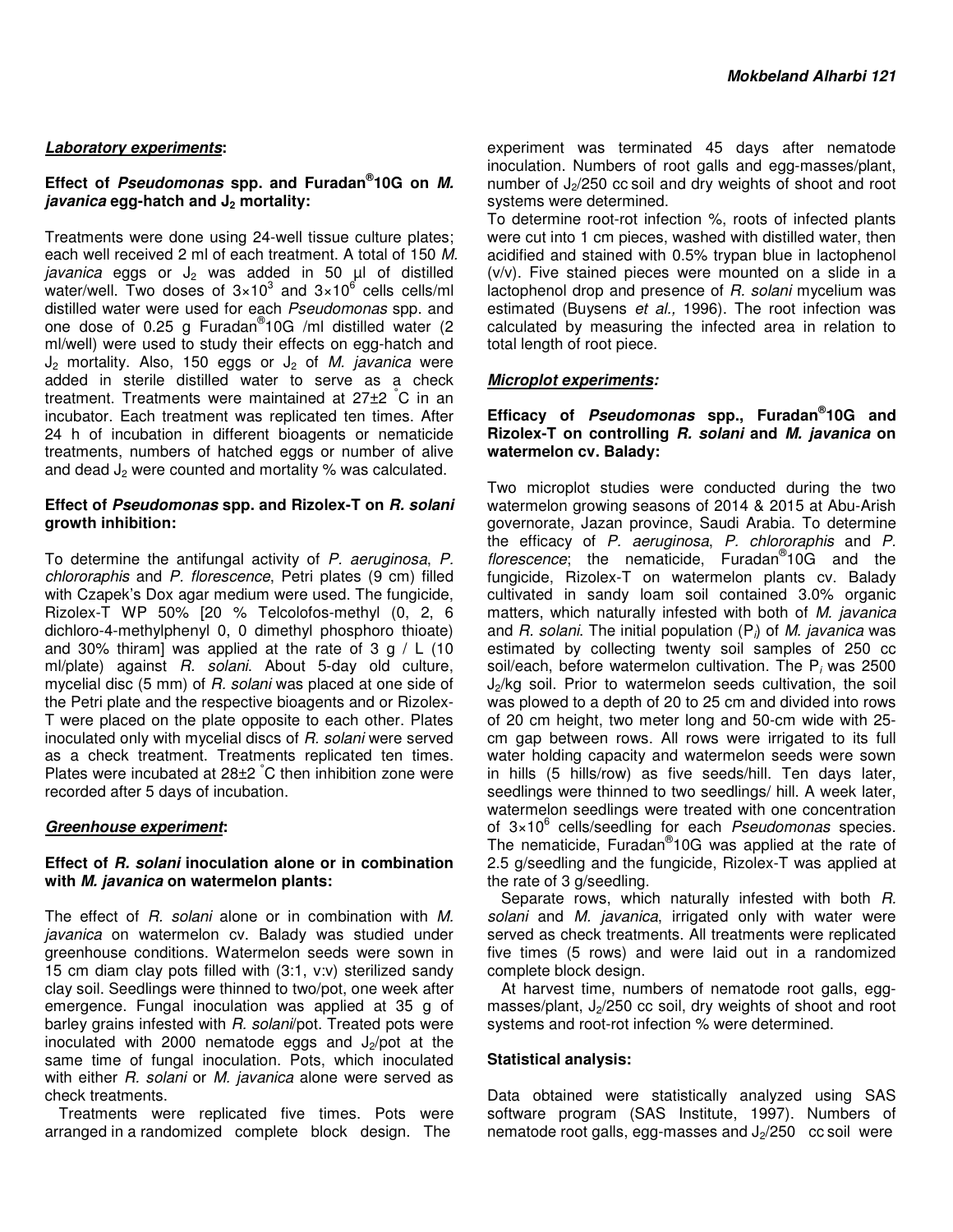#### *122. Glo. Adv. Res. J. Agric. Sci.*

**Table 1.** Number of positive samples and frequency of occurrence % (FO) of root-knot nematode species infected watermelon plants cultivated in Abu-Arish governorate

| collected<br>No.<br>οt<br>watermelon samples | Number of positive soil samples<br>& FO |             |              |  |  |  |
|----------------------------------------------|-----------------------------------------|-------------|--------------|--|--|--|
|                                              | M. arenaria                             | M. javanica | M. incognita |  |  |  |
| 250                                          | $33^a$ . 13.2 <sup>b</sup>              | 138,55.2    | 39<br>15.6   |  |  |  |

a = number of positive samples containing root-knot nematode species,  $^{\rm b}$  = FO = (number of positive samples/total number of the collected samples) × 100.

Table 2. Frequency of occurrence of Meloidogyne spp. and each of F. solani, M. phaseolina and R. solani infected watermelon plants cultivated in Abu-Arish governorate

| Isolated fungus | Naturally infected watermelon samples with |                                                |             |              |  |  |  |
|-----------------|--------------------------------------------|------------------------------------------------|-------------|--------------|--|--|--|
|                 | Fungus alone                               | Meloidogyne spp. + fungus<br>(mixed infection) |             |              |  |  |  |
|                 |                                            | M. arenaria                                    | M. javanica | M. incognita |  |  |  |
| F. solani       | $19^a$ , 7.6 <sup>b</sup>                  | 6, 2.4                                         |             |              |  |  |  |
| M. phaseolina   | 16, 6.4                                    |                                                |             | 8, 3.2       |  |  |  |
| R. solani       | 58, 23.2                                   | 5, 2.0                                         | 133, 53.2   |              |  |  |  |

Number of collected watermelon soil and root samples = 250 sample.  $a =$  Number of positive soil samples.  $b =$  Frequency of occurrence % = No. of positive sample/ No. of collected samples ×100.

transformed to before statistical analysis. Moreover, means were compared using revised LSD test at 5% level of probability.

#### **RESULTS**

Data presented in Table (1) indicated the presence of the three root-knot nematode species, namely M. arenaria, M. javanica and M. incognita in the watermelon collected samples. The most common root-knot nematode species was M. javanica, with FO of 55.2 % followed by M. arenaria and M. incognita with 13.2 and 15.6 % FO, respectively.

Results of Table (2) showed number of positive samples and FO of root-rotting fungi and root-knot nematode species in the watermelon collected samples. Data indicated the presence of mixed infection with both pathogens in the watermelon collected samples. The most prevalent fungus was R. solani with 23.2 FO. However, M. phaseolina and F. solani showed 6.4 and 7.6 FO%, respectively.

The most watermelon samples were found naturally infected with both M. javanica and R. solani with 53.2 FO. On the other hand, the mixed infection with either of M. aernaria or M. incognita showed 2.0- 3.2% FO (Table 2).

The highest egg-hatch or  $J_2$  mortality inhibition % (94.0 – 96.7%) was achieved with Furadan<sup>®</sup>10G treatment, followed by treatments with (3×10<sup>3</sup> and 3×10<sup>6</sup> cells/ml) of P. fluorescens which showed 66.7 – 87.3 % inhibition. Meanwhile, treatments with either  $3\times10^3$  and  $3\times10^6$  cells/ml of P. aeruginosa or P. chlororaphis inhibited egg-hatch and J2 mortality % of root-knot nematode by 33.7-53.1 (Table 3).

The effects of P. aeruginosa, P. chlororaphis, P. florescence and Rizolex-T on growth of R. solani were presented in Table (4). Data indicated that the highest growth inhibition % of R. solani (94.4 %) was achieved with treatment of Rizolex-T followed by treatment with P. florescence, which showed 86.7% inhibition. In addition, treatments with either P. aeruginosa or P. chlororaphis against R. solani resulted in 74.4-77.8 % growth inhibition (Table 4).

The highest numbers of root galls, nematode eggmasses and numbers of  $J_2/250$  cc soil on watermelon plants were recorded with M. javanica infection (Table 5). However, no significant differences were detected, in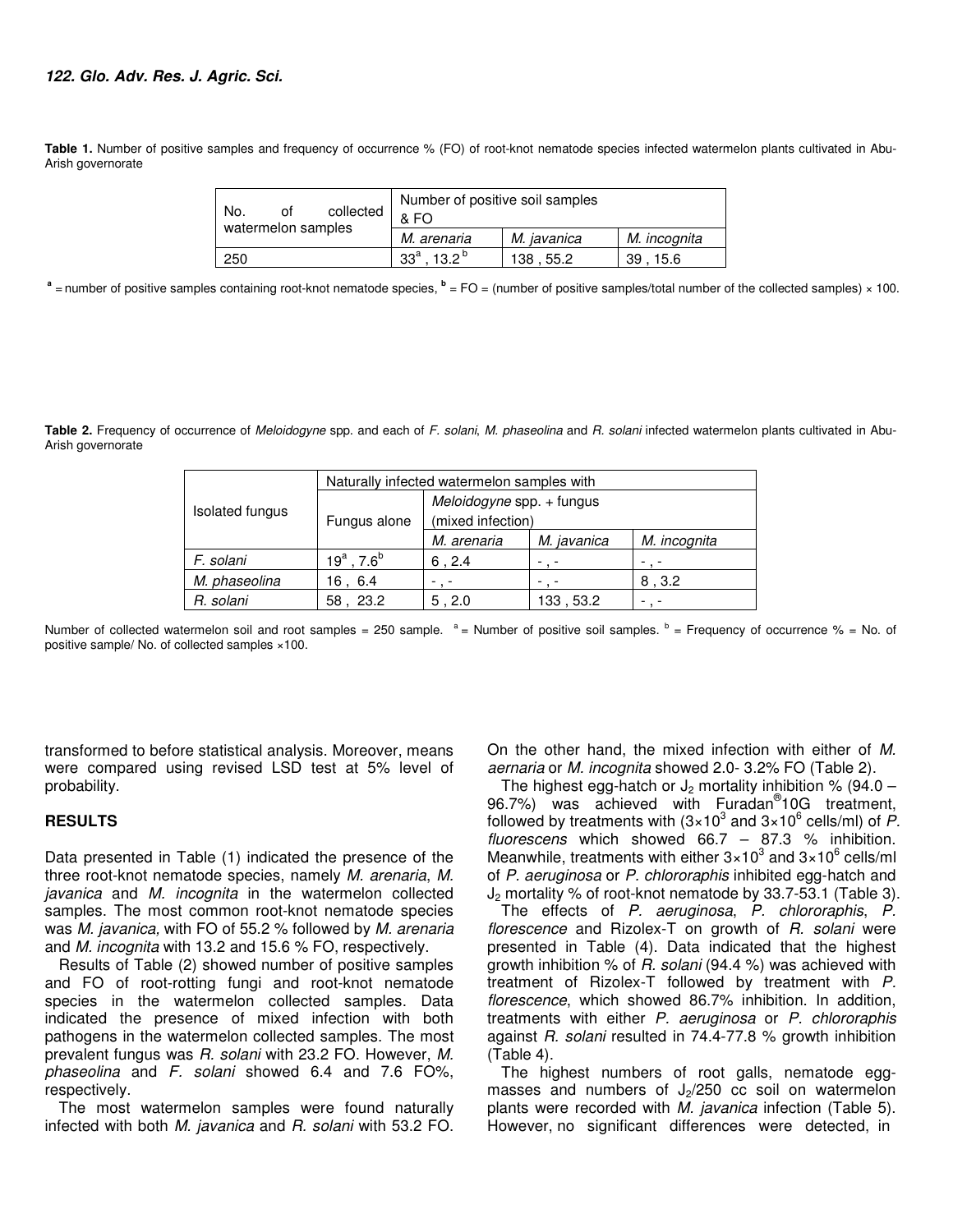| Treatment                | No.<br>hatched    | of | Relative<br>hatching <sup>x</sup> | Inhibition $y$ |                   | Number of alive $J_2$ after 24 h &<br>inhibition % |  |  |
|--------------------------|-------------------|----|-----------------------------------|----------------|-------------------|----------------------------------------------------|--|--|
|                          | Eggs              |    | %                                 | $\%$           | Alive             | Mortality $z$ %                                    |  |  |
| Check (MJ alone)         | 150.0 a           |    | 100.0                             |                | 150 a             |                                                    |  |  |
| P. aeruginosa            |                   |    |                                   |                |                   |                                                    |  |  |
| $3 \times 10^3$ cells/ml | 86.5 bc           |    | 57.7                              | 42.3           | 85.0 bc           | 43.3                                               |  |  |
| $3 \times 10^6$ cells/ml | 70.4c             |    | 46.9                              | 53.1           | 71.0 <sub>c</sub> | 52.7                                               |  |  |
| P. chlororaphis          |                   |    |                                   |                |                   |                                                    |  |  |
| $3 \times 10^3$ cells/ml | 90.2 <sub>b</sub> |    | 60.1                              | 39.9           | 99.5 <sub>b</sub> | 33.7                                               |  |  |
| $3 \times 10^6$ cells/ml | 75.5 bc           |    | 50.3                              | 49.7           | 79.5 bc           | 47.0                                               |  |  |
| P. florescence           |                   |    |                                   |                |                   |                                                    |  |  |
| $3 \times 10^3$ cells/ml | 50.0 <sub>d</sub> |    | 33.3                              | 66.7           | 40.5 <sub>d</sub> | 73.0                                               |  |  |
| $3 \times 10^6$ cells/ml | 23.2 e            |    | 15.5                              | 84.5           | 19.0 e            | 87.3                                               |  |  |
| Furadan <sup>®</sup> 10G |                   |    |                                   |                |                   |                                                    |  |  |
| $0.25$ g/ml              | 9.0 f             |    | 6.0                               | 94.0           | 5.0 f             | 96.7                                               |  |  |

Table 3. Effects of Pseudomonas and Furadan®10G on egg-hatching and J<sub>2</sub> mortality % of M. javanica after 24 h of exposure, under laboratory condition

Initial population = 150 M. javanica eggs/treatment for egg hatching and 150 J<sub>2</sub>/ treatment for mortality% experiments.  $x =$  Relative hatching % = No. of hatched J2 in each treatment/No. of hatched J2 in check treatment×100. Data are averages of 10 replicates. Values of each column, followed by the same letter(s), are not significantly different at P ≤ 0.05 of LSD test. Inhibition <sup>y</sup> %= 100 - Relative hatch%, Mortality %= [No. of dead J<sub>2</sub> in the check -No. of dead  $J_2$  in treatment / No. of dead  $J_2$  in the check treatment $\frac{1}{2}$ 100.

 **Table 4.** Effect of Pseudomonas spp. and Rizolex-T on growth inhibition of R. solani under laboratory conditions

| Treatment                                                     | Zone of Inhibition<br>(cm) | Inhibition<br>**<br>$\%$ |  |
|---------------------------------------------------------------|----------------------------|--------------------------|--|
| Check <sup>®</sup>                                            | 9.0a                       | ٠                        |  |
| <b>Pseudomonas conc.</b> $(3 \times 10^6 \text{ cells/ml})$ : |                            |                          |  |
| P. aeruginosa                                                 | 2.0 <sub>b</sub>           | 77.8                     |  |
| P. chlororaphis                                               | 2.3 <sub>b</sub>           | 74.4                     |  |
| P. florescence                                                | 1.2c                       | 86.7                     |  |
| Rizolex-T (3 mg/ml)                                           | 0.5d                       | 94.4                     |  |

' = Check treatment = Untreated plates. " = Inhibition% = growth zone in check plate-growth zone in test plate/growth zone in check plate×100. Data are averages of 10 replicates. Values, within each column, followed by the same letter (s) are not significantly different at P ≤ 0.05 of LSD test.

nematode parameters with mixed inoculation of R. solani and M. javanica compared with that of positive control treatment (mixed infection). Data in Table (5) indicated that root-rot infection % of watermelon was increased up to 69.5% in pots inoculated with both pathogens; M. javanica and R. solani (Table 5).

Results of Table (6) showed the efficacy of Pseudomonas, Furadan<sup>®</sup>10G and Rizolex-T on M. javanica and R. solani infected watermelon cv. Balady under filed conditions along 2014 and 2015 seasons. In both seasons, data indicated that treatments with Furadan® 10G and all Pseudomonas species applied treatments reduced rootknot nematode parameters. The highest reduction % of nematode root galls, egg-masses/plant and  $J_2/250$  cc soil was achieved with Furadan® 10G with 97.4-99.5% in both seasons followed by that of P. florescence treatment,

which showed 51.4-57.1 reduction % in the  $1^{st}$  season and raised to be  $81.0-85.5\%$  in the  $2^{nd}$  season. Meanwhile, treatments with either P. aeruginosa or P. chlororaphis reduced number of nematode root galls, egg-masses/plant and  $J_2/250$  cc soil, in the 1<sup>st</sup> and the 2<sup>nd</sup> season, by 31.1-41.6 % and 64.1-77.0% , respectively (Table 6).

The greatest reduction (86.5 and 96.4%) in fungal infection was achieved with treatment of Rizolex-T in the  $1<sup>st</sup>$  and  $2<sup>nd</sup>$  season, respectively, followed by treatment with P. florescence which showed 57.2 reduction % in the  $1<sup>st</sup>$  season and raised up to 81.5% in the  $2<sup>nd</sup>$  season. While, treatments with P. aeruginosa and P. chlororaphis showed reduction in fungal infection of (27.6-39.8%) and (55.8- 69.5%) in the 1<sup>st</sup> and 2<sup>nd</sup> seasons, respectively. Meanwhile, treatment with Furadan<sup>®</sup>10G showed fungal infection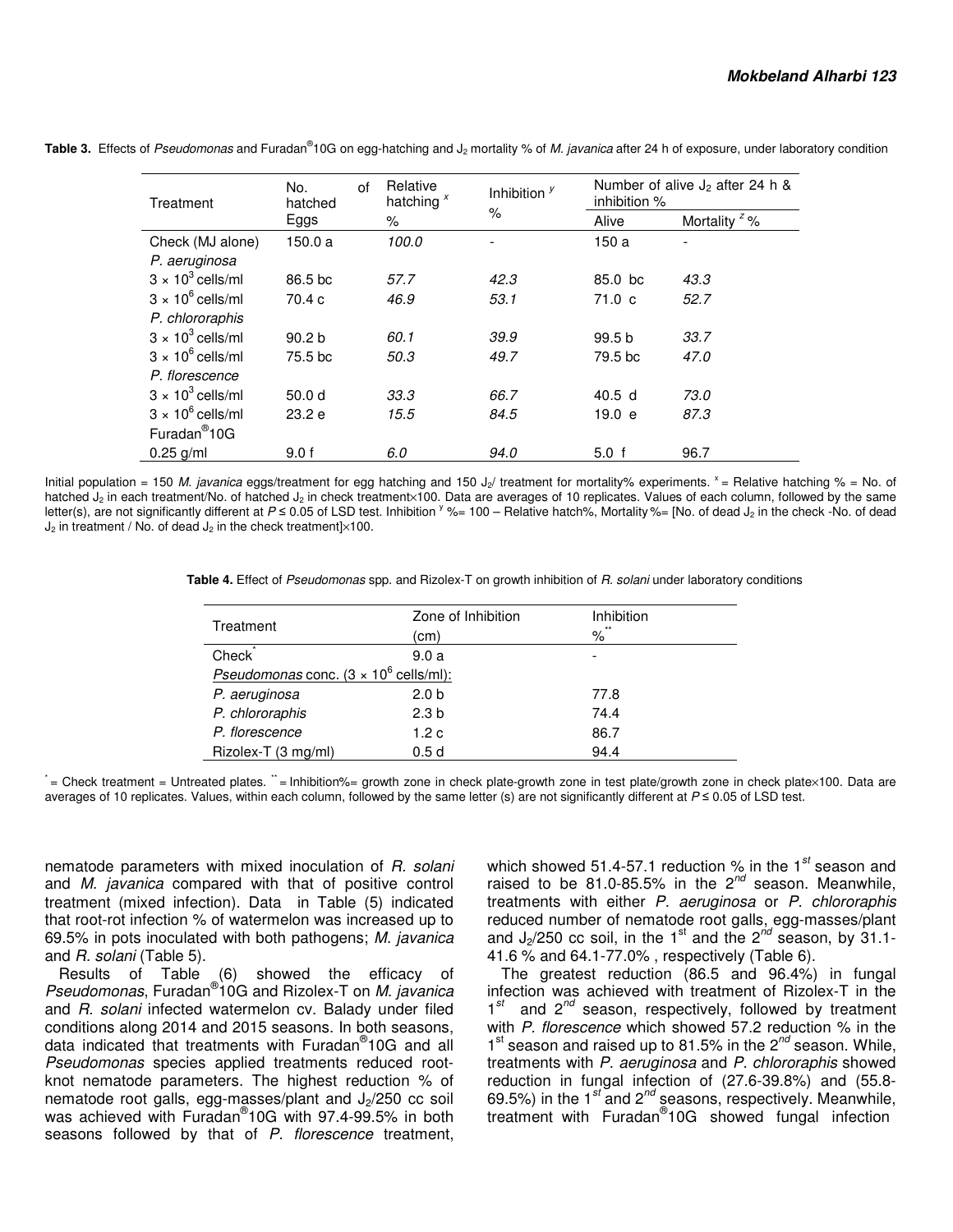| Treatment        | G       | EM      | J2                       | Dry weight<br>(g) |       | Root infection           |
|------------------|---------|---------|--------------------------|-------------------|-------|--------------------------|
|                  |         |         |                          | Shoot             | Root  | (% )                     |
| Check (MJ alone) | 424.0 a | 415.8a  | 500.4a                   | 4.5a              | l.1 a | $\overline{\phantom{m}}$ |
| Check (RS alone) | -       | -       | $\overline{\phantom{0}}$ | 4.0a              | 0.8a  | 39.6 <sub>b</sub>        |
| RS and MJ        | 412.4 a | 406.8 a | 489.0 a                  | 3.6a              | 0.7a  | 69.5 a                   |

Table 5. Effect of infection with R. solani (RS) and M. javanica (MJ) on number of galls (G), egg masses (EM)/ root system, number of J<sub>2</sub>/ 250 cc soil, dry weight of shoot and root systems of watermelon cv., balady under greenhouse condition

MJ = 2000 nematode eggs & J<sub>2</sub>/pot.  $\dot{=}$ % of root infection with R. solani. Data are averages of 5 replicates. Values within a column followed by the same letter are not significantly different at  $P \le 0.05$  of LSD test.

Table 6. Efficacy of Pseudomonas, Furadan®10G and Rizolex-T on controlling both M. javanica (MJ) and R. solani (RS) infected watermelon cv. Balady, under filed condition

| Treatment                                                       | ⊣ st<br>season                         |                           |                                 |           |                                  |      |         |      |  |
|-----------------------------------------------------------------|----------------------------------------|---------------------------|---------------------------------|-----------|----------------------------------|------|---------|------|--|
|                                                                 | Nematode parameter and reduction % (R) |                           | Fungal<br>infection             | Reduction |                                  |      |         |      |  |
|                                                                 | No.<br>galls/root                      | $\mathsf{p}$ <sub>R</sub> | No. of egg- $_R$<br>masses/root |           | $J_2/250$ R<br>No. of<br>cc soil |      | $(\% )$ | $\%$ |  |
| $(3 \times 10^6 \text{ cells /seedling})$ :<br>Pseudomonas spp. |                                        |                           |                                 |           |                                  |      |         |      |  |
| P. aeruginosa                                                   | 568.5 b                                | 41.6                      | 563.0 b                         | 41.8      | 884.0 b                          | 32.0 | 60.2 bc | 39.8 |  |
| P. chlororaphis                                                 | 585.0 b                                | 39.9                      | 574.2 b                         | 40.7      | 895.5 b                          | 31.1 | 72.4 b  | 27.6 |  |
| P. florescence                                                  | 420.5 c                                | 56.8                      | 415.0c                          | 57.1      | 632.0 c                          | 51.4 | 42.8c   | 57.2 |  |
| Furadan <sup>®</sup> 10G                                        |                                        |                           |                                 |           |                                  |      |         |      |  |
| 2.5 g/seedling                                                  | 22.4 <sub>d</sub>                      | 97.7                      | 18.0 d                          | 98.1      | 33.5d                            | 97.4 | 98.4 a  | 1.6  |  |
| Rizolex-T                                                       |                                        |                           |                                 |           |                                  |      |         |      |  |
| 3 g/seedling                                                    | 970.5a                                 | 0.31                      | 960.2a                          | 0.81      | 1290.0 a                         | 0.77 | 13.5d   | 86.5 |  |
| MJ & RS                                                         | 973.5 a                                | 0.0                       | 968.0 a                         | 0.0       | 1300.0 a                         | 0.0  | 100.0 a | 0.0  |  |

ranged from 1.6-3.3% in both  $1^{st}$  and  $2^{nd}$  seasons compared with the check treatment (Table 6).

Data presented in Table (7) showed that treatments with P. florescence resulted in significant increases of 63.0- 80.6% in dry weights of shoot and root systems in both  $1<sup>st</sup>$ and  $2^{nd}$  seasons, followed by treatments with  $P$ . aeruginosa and P. chlororaphis which showed 42.5-59.3% increase in both seasons. Meanwhile, slight increase in dry weights of shoot and root systems (2.5-12.9 %) was noticed with Furadan® 10G and Rizolex-T treatments range from in both seasons compared with the check treatment (Table 7).

#### **DISCUSSION**

The present survey results indicate the presence of three common species of root-knot nematodes; M. arenaria, M. javanica and M.incognita infecting watermelon plants

grown in all the surveyed fields in Abu-Arish governorate, Jazan province Saudi Arabia. M. javanica was the most common root-knot species with 55.2 FO, followed by M. arenaria and M. incognita with 13.2 and 15.6 % FO, respectively. These data are in agreement with those of Al-Yahya (2006) and Mokbel (2014), who indicated the presence of root-knot nematodes in vegetables fields in Abu-Arish governorate. They found that M. javanica and M. incognita were the most prevalent nematode species associated with watermelon soil and root samples.

Also, the present data showed the presence of three root-rotting fungi; F. solani, M. phaseolina and R. solani associated with watermelon soil and root samples. The most prevalent root-rotting fungus was R. solani. These results are in agreement with results of Ghaffar (1995) and Mousa (1994). They found that the most prevalent fungi which could be attacked and associated with watermelon plants were F. solani and R. solani.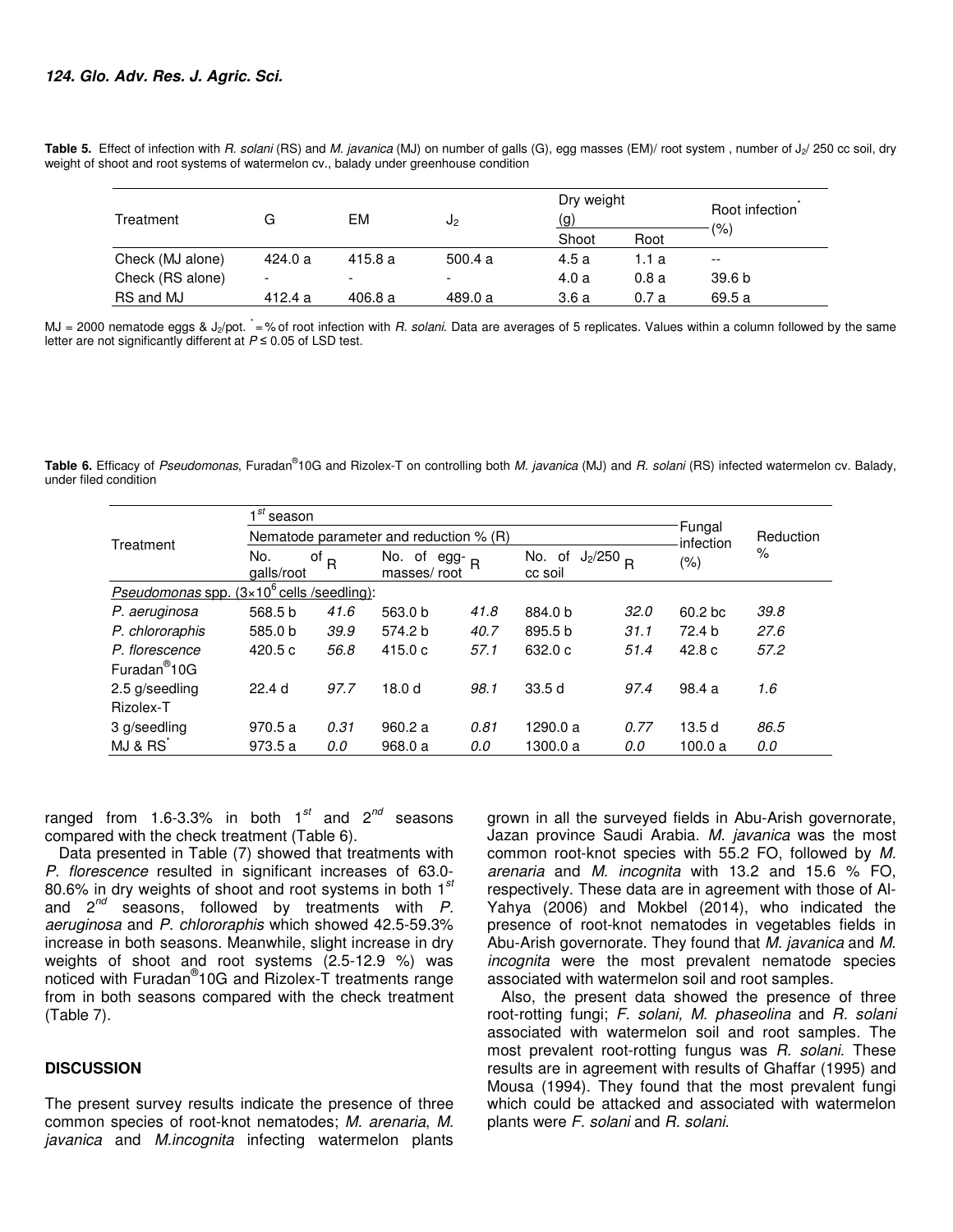**Table 6.** Continued

|                                                                     | $2^{nd}$<br>season<br>Fungal             |                    |                                |      |                                     |      |                      |           |  |
|---------------------------------------------------------------------|------------------------------------------|--------------------|--------------------------------|------|-------------------------------------|------|----------------------|-----------|--|
| Treatment                                                           | Nematode parameter and reduction $% (R)$ |                    |                                |      |                                     |      |                      | Reduction |  |
|                                                                     | No.<br>qalls/root                        | of $_{\mathsf{R}}$ | No. of egg- $R$<br>masses/root |      | $J_2/250$ R<br>No.<br>0f<br>cc soil |      | infection<br>$(\% )$ | $\%$      |  |
| <i>Pseudomonas spp.</i> $(3 \times 10^6 \text{ cells /seedling})$ : |                                          |                    |                                |      |                                     |      |                      |           |  |
| P. aeruginosa                                                       | 325.0c                                   | 76.7               | 319.2c                         | 77.0 | 486.5 c                             | 74.1 | 30.5c                | 69.5      |  |
| P. chlororaphis                                                     | 419.5 b                                  | 69.9               | 410.5 b                        | 70.4 | 674.0 b                             | 64.1 | 44.2 b               | 55.8      |  |
| P. florescence                                                      | 208.0 d                                  | 85.1               | 201.5d                         | 85.5 | 357.0 d                             | 81.0 | 18.5d                | 81.5      |  |
| Furadan <sup>®</sup> 10G                                            |                                          |                    |                                |      |                                     |      |                      |           |  |
| 2.5 g/seedling                                                      | 12.0 e                                   | 99.1               | 6.5 e                          | 99.5 | 20.5e                               | 98.9 | 96.7 a               | 3.3       |  |
| Rizolex-T                                                           |                                          |                    |                                |      |                                     |      |                      |           |  |
| 3 g/seedling                                                        | 1338.5 a                                 | 0.47               | 1376.0 a                       | 0.86 | 1863.5 a                            | 0.88 | 3.6e                 | 96.4      |  |
| MJ & RS                                                             | 1395.0 a                                 | 0.0                | 1388.0 a                       | 0.0  | 1880.0 a                            | 0.0  | 100.0 a              | 0.0       |  |

 $\dot{=}$  = Check treatment. The P<sub>i</sub> was 2500 J<sub>2</sub>/kg soil. Legend as in Table, 5.

Table 7. Effects of Pseudomonas spp., Furadan®10G and Rizolex-T on growth parameters of watermelon plants infected with M. javanica (MJ) and R. solani (RS) under filed condition

|                                                              | ⊿ st<br>season             |                     |                              |                     | $2^{nd}$<br>season         |                 |                              |                  |
|--------------------------------------------------------------|----------------------------|---------------------|------------------------------|---------------------|----------------------------|-----------------|------------------------------|------------------|
| Treatment                                                    | Shoot dry<br>weight<br>(g) | Increase<br>$(\% )$ | Root<br>dry<br>weight<br>(g) | Increase<br>$(\% )$ | Shoot dry<br>weight<br>(g) | Increase<br>(%) | Root<br>dry<br>weight<br>(g) | Increase<br>(% ) |
| Pseudomonas spp. $(3 \times 10^6 \text{ cells /seedling})$ : |                            |                     |                              |                     |                            |                 |                              |                  |
| P. aeruginosa                                                | 11.0 ab                    | 50.7                | 8.9 ab                       | 58.9                | 12.9 ab                    | 59.3            | 9.6 <sub>b</sub>             | 54.8             |
| P. chlororaphis                                              | 10.4 <sub>b</sub>          | 42.5                | 8.3 ab                       | 48.2                | 11.8 <sub>b</sub>          | 45.7            | 9.2 <sub>b</sub>             | 48.4             |
| P. florescence                                               | 11.9a                      | 63.0                | 9.8a                         | 75.0                | 13.8a                      | 70.4            | 11.2a                        | 80.6             |
| Furadan <sup>®</sup> 10G                                     |                            |                     |                              |                     |                            |                 |                              |                  |
| 2.5 g/seedling                                               | 8.1 cd                     | 10.6                | 6.3 cd                       | 12.5                | 8.9 c                      | 9.9             | 7.0 <sub>c</sub>             | 12.9             |
| Rizolex-T                                                    |                            |                     |                              |                     |                            |                 |                              |                  |
| 3 g/seedling                                                 | 8.0c                       | 9.6                 | 6.1c                         | 8.9                 | 8.3 cd                     | 2.5             | 6.9 cd                       | 11.3             |
| MJ & RS                                                      | 7.3 d                      | 0.0                 | 5.6d                         | 0.0                 | 8.1 d                      | 0.0             | 6.2 d                        | 0.0              |

Legend as in Table,6.

Under greenhouse conditions interaction between M. javanica and R. solani on watermelon plants showed no significant differences neither in nematode reproduction nor in watermelon growth parameters. These results are disagree with results of Mehta et al. (1990) who reported that interaction between M. javanica and R. solani had no effect on French bean growth parameter, but R. solani infection affected reproduction of M. javanica. Also, AL-Hazmi (1985) and Mehta et al. (1990) reported that the combined infection with the nematode and fungus decreased nematode reproduction and this may be due to production of fungal toxins, adverse effect of the fungus on

the nematode penetration and/or fungal invasion of giant cells which disrupts nematode feeding.

The present study revealed that some strains of fluorescent Pseudomonas showed significant activity against root-rotting fungi and root-knot nematodes under both laboratory and filed conditions. All treatments significantly suppressed both pathogens R. solani and M. javanica and enhanced plant growth parameters. These results are in agreement with many other workers (Siddiqui and Ehteshamul-Haque (2001) and Jiskani et al., 2007). They reported that the bacteria belonging to fluorescent Pseudomonas, which colonize roots of a wide range of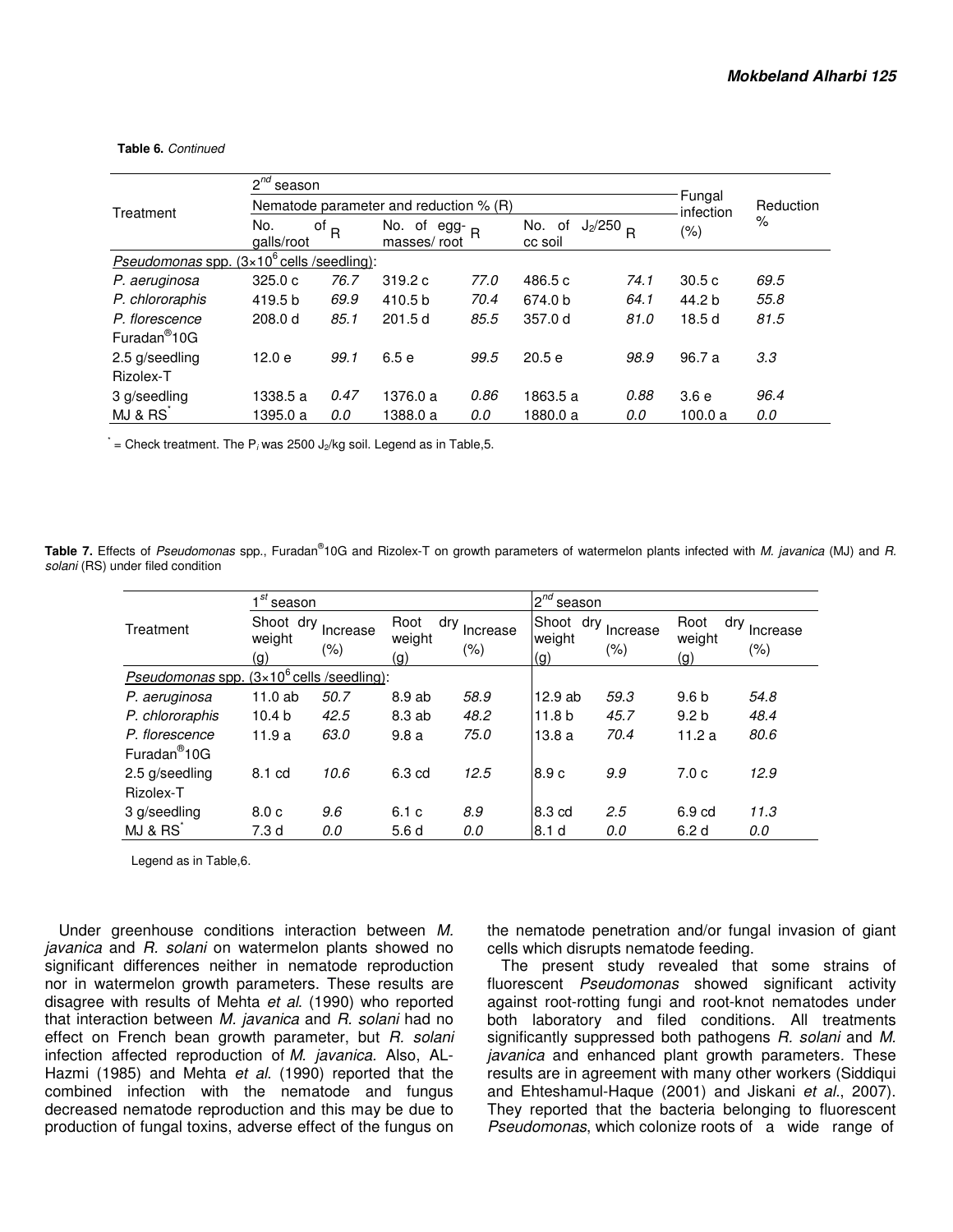crop plants, are reported to be antagonistic to soil borne plant pathogens.

Many investigations revealed that the antagonistic potential of P. fluorescens and P. aeruginosa against rootrot fungi and root-knot nematodes could be attributed to the production of antibiotics and siderophore as one of the mechanisms involved in antagonism or due to induced systemic resistance (Kloepper et al., 1980; Bakker et al., 1993; and De Meyer and Hofte, 1997). Raajimakers and Weller (1998) reported that the fluorescent Pseudomonas species produced the antifungal metabolite 2, 4 diacetylphloroglucinol in the infected plant roots. Meanwhile, Chin-A-Woeng et al. (1998) reported that P. chlororaphis produces the antifungal metabolite phenazine-1-carboxamide which controls root-rot disease. Park (1990) reported that suppression of root pathogens is also due to competition for food and ability to colonize the roots. Also, the bacterial strain P. fluorescens produces plant growth promoting substances, thereby enhancing plant growth and yield (Burr et al., 1978; Kaiser et al., 1989).

Endo-parasitic nematodes like Meloidogyne spp., form specialized feeding cells in the plant tissue and remains embedded in the tissue, whereas parasitic fungi also proliferate inside the host tissues and absorbs the nutrients. Due to protection by surrounding plant tissue, they are difficult to control by soil and rhizosphere microorganisms. Therefore, endophytic microorganisms colonizing plant root tissue may be better able to manage endo-parasitic nematode and fungi due to fact that both occupy the same ecological niche and are close contact (Hallman et al., 1997).

### **CONCLUSION**

Our results indicated that application of the antagonistic bacteria belonged to Pseudomonas spp. are capable of protecting watermelon from root-knot nematodes and rootrot fungi infection and enhanced plant growth under both greenhouse and field conditions. The application of these bioagents may be an effective and ecologically safer alternative approach as a substitute of chemical pesticides that pollute our environment.

### **ACKNOWLEDGEMENTS**

The authors would like to thank Prof. Mohamed Anwar Mohamed Elsaedy, Professor of Nematology, Dept. of Plant Pathology, Faculty of Agriculture, Alexandria University, Egypt for his suggestions and effort in reviewing the manuscript.

#### **REFERENCES**

- AL-Hazmi AS (1985). Interaction of Meloidogyne incognita and Macrophomina phaseolina in a root-rot disease complex of French bean. Phytopathol. Z., 113: 311- 316.<br>Al-Hazmi AS, Abl-Hayja ZM, Trab
- Trabulsi IY (1983). Plant parasitic nematodes in Al-Kharj area of Saudi Arabia. Nematol. Medit., 11: 207- 212.
- Al-Yahya FAA (2006). Plant-parasitic nematodes associated with plant groups in Abu Arish governorate, Jazan province, Southwest, Saudi Arabia. Research Bulletin., No. 140, Food Sci. & Agric. Res. Center, King Saud Univ., 5-17 pp.
- Bakker PAHM, Raaijmakers JM, Schippers B (1993). Role of iron in the suppression of bacterial plant pathogens by fluorescent Pseudomonads. In: Iron Chelation in Plants and Soil Microorganisms (Eds. L.L. Barton and B.C. Hemming), Academic Press, San Diego, USA., pp: 269-278.
- Barnett HL, Hunter BB (1972). Illustrated Genera of Imperfect Fungi. Burgess. Pub. Co., Minnesota ,USA, pp: 241.
- Bent E, Loffredo A, McKenry MV, Becker JO, Borneman J (2008). Detection and investigation of soil biological activity against Meloidogyne incognita. J. Nematol., 40: 109-118.
- Bharath BG, Lokesh S, Rai VR, Prakash HS, Yashovarma B, Shetty HS (2005). Role of foliar spray in the infection biology and management of fungal diseases of watermelon (Citrullus lanatus (Thunb.) Matsum and
- Nakai).World J. Agricultural Sciences, 1 (2): 105-108.<br>Bridson EY (1995). The Oxide Manual 7<sup>th</sup> Ed., Published by Unipath Limited, Wade Koad, Basingstoke Hampshire, RG 248 PW, England.
- Burr TJ, Schroth MN, Suslow TV (1978). Increased potato yields by treatment of seed pieces with scientific strains of Pseudomonas fluorescens and P. putida. Phytopathol., 68: 1377-1383.
- Buysens S, Heungens K, Poppe J, Hofte M (1996). Involvement of pyochelin and pyoverdin in suppression of Pythium-induced dampingoff of tomato by Pseudomonas aaeruginosa 7NSK2. Appl. Environ. Microbiol., 62: 865-871.
- Chehri k, Abbasi S, Redd KRN, Salleh B (2010). Occurrence and pathogenicity of various pathogenic fungi on cucurbits from Kermanshah province, Iran. Afr. J. Microbiol. Res., 4: 1215-1223.
- Chet I (1987). Trichoderma application, mode of action, and potential as a biocontrol agent of soil borne plant pathogenic fungi. Plant disease control, Witey, New York, pp: 137-160.
- Chin-A-Woeng TFC, Bloemberg GV, Van der Bij AJ, Van der Drift KMGM, Schripsema J, Kroon B, Scheffer RJ, Keel C, Bakker PAHM, Tichy HV, De Bruijin FJ, Thomas-Oates JE, Lugtenberg BJJ (1998). Biocontrol by phenazine-1-carboxamide producing Pseudomonas chlororaphis PCL1391 of tomato root rot caused by Fusarium oxysporum f. sp. radicis-lycopersici. Molecular Plant-Microbe Interactions, 11:1069–1077.
- Davis RF (2007). Effect of Meloidogyne incognita on watermelon yield. Nematropica, 37: 287-293.
- De Meyer G, Hofte M (1997). Salicylic acid produced by rhizobacterium Pseudomonas aeruginosa 7NSK2 induced resistance to leaf infection by Botrytis cinerea on bean. Phytopath., 87: 588-593.
- Dhingra OD, Sinclair JB (1985). Basic plant pathology methods. CRC Press Inc. Boca Raton, Florida, USA. 353 pp.
- Faheem A, Razdan VK, Mohiddin FA, Bhat KA, Banday S (2010). Potential of Trichoderma species as biocontrol agents of soil borne fungal propagules. J. Phytology, 2 (10): 38-41.
- Ghaffar A (1995). Biological control of root-rot and root-knot disease complex of vegetables. Final Research Report, Dept. Bot. Univ. Karachi, Karachi, pp. 752-770.
- Haas D, Defago G (2005). Biological control of soil–borne pathogens by fluorescent Pseudomonads. Nat. Rev. Microbiol., 3 (4): 307-319.
- Hallman J, Quadt-Hallman A, Mahafee WF, Kloepper JW (1997). Bacterial endophytes in agricultural crops. Can. J. Microbiol., 43: 895-914.